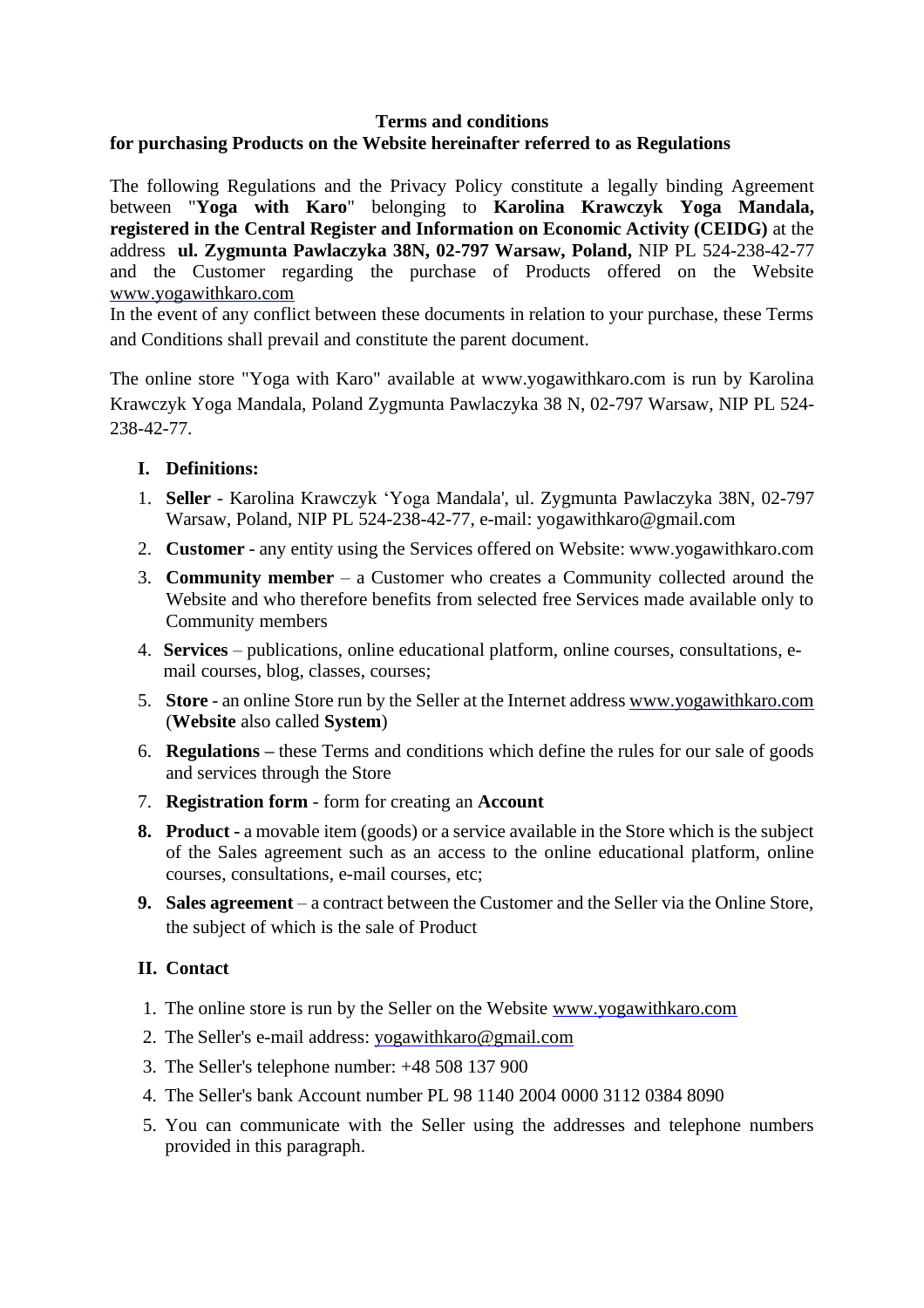6. You can contact the Seller by phone on working days of the week between 9 am and 4 pm (CEST) or by e-mail yogawithkaro@gmail.com

# **III. Prices and payment rules**

- 1. The prices are given in Euro  $(\epsilon)$  and are gross prices.
- 2. Form of payments are as followed:
	- PayPal ([karkraw@wp.pl](mailto:karkraw@wp.pl)),
	- bank transfer (€ account PL 98 1140 2004 0000 3112 0384 8090)
	- using credit/debit cards via syestem installed on the website

### **IV.To place an order**

- 1. Log in to the Store by creating an Account (see point V below)
- 2. Select the Product to be purchased and click the "I confirm the order with payment obligation" button;
- 3. Select the bank through which the payment will be made.
- 4. As soon as the order is confirmed by clicking the button "I confirm the order with payment obligation", the sales contract is concluded
- 5. You are obliged to make the payment immediately after making and confirming the order - otherwise the order may be canceled.
- 6. The Product, and in particular the service consisting in on-line training / courses, will be provided on the dates, place and manner specified in the Product description.
- 7. Please be fully aware that only one person may access and use the Products. You cannot share the login and password with third parties. Sharing this data with third parties is strictly prohibited and is subject to the same consequences as for infringement of intellectual property
- V. Creating an Account and access to the Account and Services
- 1. The Customer may set up an Account by registering on the Website or using existing profiles on Facebook or Google
- 2. To set up an Account on the Website fill in the Registration Form (providing username, password, first and last name, e-mail address), accept the content of these Regulations and consent to the processing of personal data by us.
- 3. Creating an Account allows you to freely access it and place orders at any time without the need to re-register.
- 4. Creating an Account in the Store is voluntary and free.
- 5. Logging in to the Account is done by entering the login and password set in the Registration Form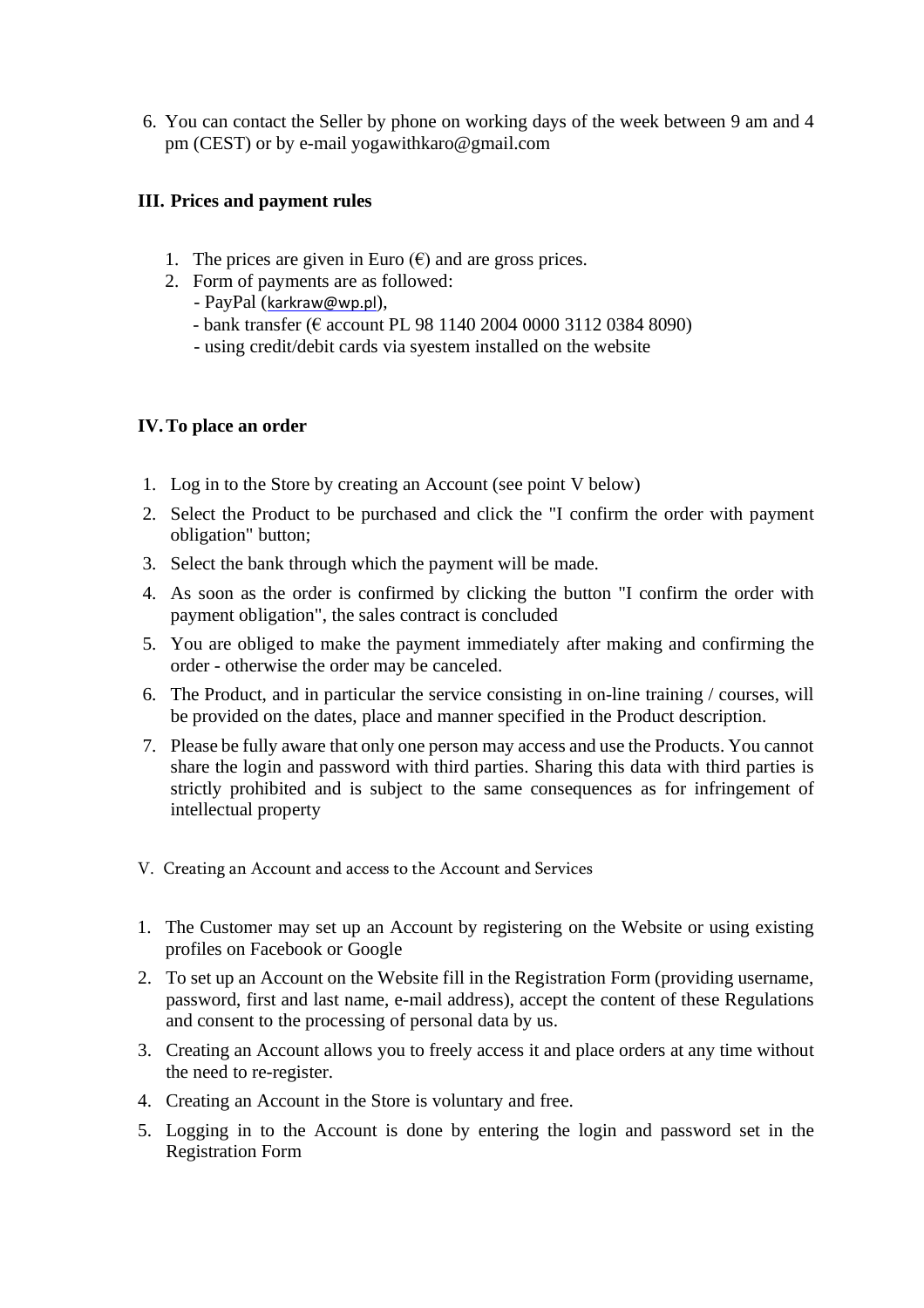- 6. Account access data (login and password) are confidential. The Customer cannot use an Account that has not been created for her/him and should not share her/his access data with third parties. Seller will not be responsible for any situation occurred as a consequences of disclosure of access data and for the actions of persons who have obtained access to such data.
- 7. The Customer is obliged to update his data provided when creating the Account. Update functions are available after logging into the Account.
- 8. At any time the Customer may request to delete his Account which is synonymous with resignation from the services related to the Account and loss of the ability to use the digital materials provided by the Account.
- **9.** It is prohibited to enter System and distribute illegal content through it or take actions that may interfere with the System or damage it and to use the System in a manner contrary to the law.
- 10. The Seller may at any time, without prior notice (or with prior informing the Customer via e-mail), deprive or limit access to the Account or delete the Account, if Customer violates the law or provisions of the Regulations.
- 11. The Seller may delete the data entered into the System by the Customer without prior notice or prevent access to it, if he receives reliable information that the data is contrary to the law or the Regulations.
- 12. The Seller reserves the right to display messages addressed to the Customer when browsing the Website content or using the services.
- 13. The Customer taking part in workshops, courses or other events conducted in real time (online) are obliged to follow the rules of personal culture and make it possible for the teacher to conduct the meeting and to other participants to benefit from it without any interference.

### **VI.Technical information**

- 1. The minimum technical requirements enabling the proper use of the Services and Website are:
	- a) in terms of equipment: a device enabling smooth browsing of websites with a resolution of 1366x768 and filling in Internet forms
	- b) in the scope of software: a web browser enabling the display of HTML documents related to the Internet with enabled Cookie's and Java Script files (Google Chrome is recommended in its latest version);
- 2. The Seller ensures the proper functioning of the ICT System it uses and prevents unauthorized access to individual services and also ensures the availability of the services 24 hours a day, 7 days a week, except for technical breaks or breaks resulting from reasons beyond the Seller`s control, including force majeure.

#### **VII. Newsletters**

1. The Seller may send newsletters only to the Customers who directly agreed to this form of communication and to the Community members.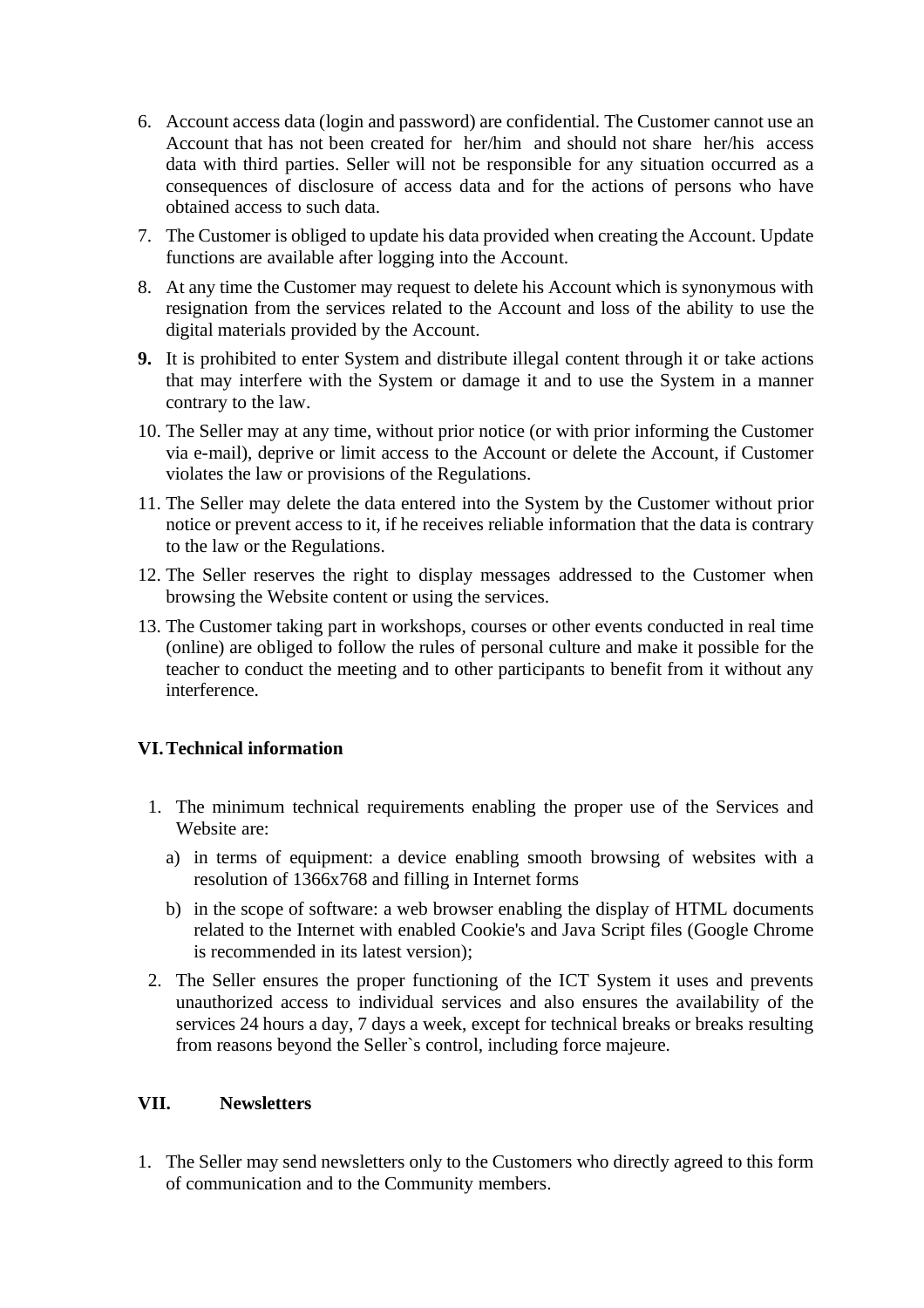2. Customers and Community members give their consent to the newsletters when creating an Account or later and can unsubscribe at any time via the link included in each sent message. Unsubscribing from a newsletters by the Community members is an equivalent of resignation from being a Community member.

# **VIII. Customers Rights**

- 1. The Customer has the right to withdraw from the contract within 14 days without giving any reason. The deadline to withdraw from the contract expires after 14 days from the day:
	- a) of conclusion of a contract that concerned the provision of services or the supply of digital content that is not provided on a tangible medium,
	- b) in which the Customer came into possession of the Product or in which a third party other than the carrier and indicated by the Customer came into possession of the Product, in the case of a contract requiring the transfer of ownership of the Product.
- 2. To exercise the right of withdrawal, the Customer must inform the Seller of the decision to withdraw from the contract by an unequivocal statement (for example, a letter sent by post or e-mail). The Customer may use the model withdrawal form attached to these Regulations.
- 3. To meet the deadline to withdraw from the contract, it is sufficient for the Customer to send information regarding the exercise of his right to withdraw from the contract before the deadline to withdraw from the contract.
- 4. In the event of withdrawal from the contract, the Seller returns to the Customer all payments received, including the costs of delivery immediately, and in any case not later than 14 days from the day on which the Customer informed the Seller about the decision to exercise the right of withdrawal. Reimbursement for costs of delivery do not contain additional costs resulting from the method of delivery chosen by the Customer other than the cheapest usual delivery method offered by the Seller.
- 5. The Seller shall refund payments using the same payment methods that were used in the original transaction, unless the Customer has expressly agreed to a different method. In any of these cases the Customer will not be obliged to any fees in connection with this return. If the withdrawal requires also a transfer of ownership of the Product, the Seller may withhold reimbursement until receipt of the Product or until proof of its return is provided, whichever occurs first.
- 6. If the subject of the contract was a tangible product send to the Customer, the Customer is obliged to send it back or hand it over to the Seller immediately, not later than 14 days from the day on which he informed about the withdrawal from the contract, to the address: Karolina Krawczyk Yoga Mandala, ul. Zygmunta Pawlaczyka 38N, 02-797 Warsaw, Poland. The deadline is met if the Customer sends the Product back before the 14-day deadline. The Customer is obliged to bear the direct cost of returning the item.
- 7. If the Customer has demanded to start providing services before the deadline to withdraw from the contract, then he/she shall be obliged to pay the Seller an amount proportional to the scope of services fulfilled until the moment he informed the Seller about the withdrawal from the contract.
- 8. The Customer is not entitled to withdraw from a distance contract in respect of contracts: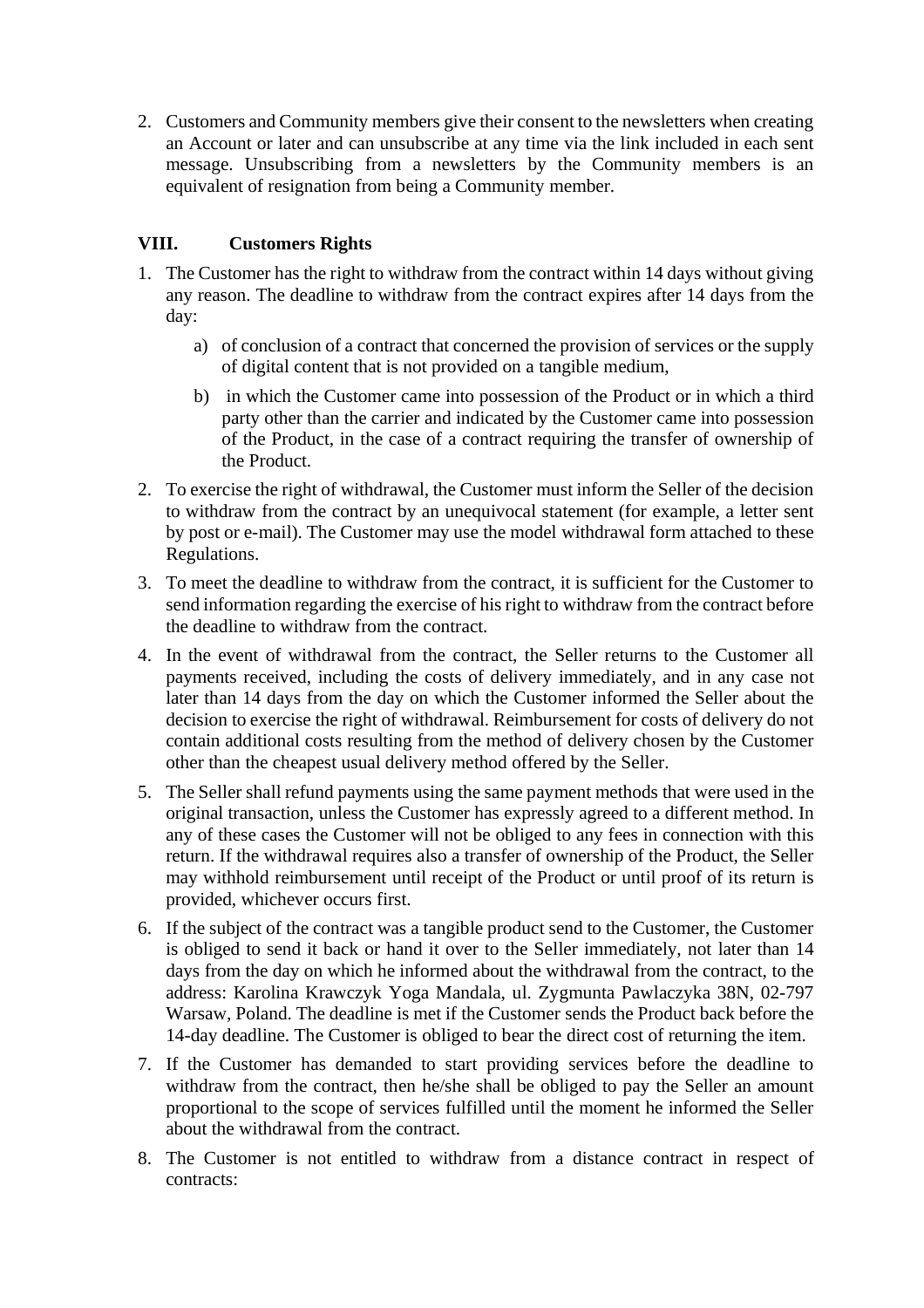- a) for the provision of services, if the Seller has fully performed the service with the express consent of the Customer, who was informed before the start of the service that after fulfilling it by the Seller he will lose the right to withdraw from the contract,
- b) in which the subject of the service are sound or visual recordings or computer programs delivered in a sealed package, if the package was opened after delivery,
- c) for the provision of accommodation services other than for residential purposes, transport of goods, car rental, catering, services related to leisure, entertainment, sports or cultural events, if the contract indicates the day or period of service provision,
- d) for the supply of digital content that is not stored on a tangible medium, if the performance of the service began with the express consent of the Customer before the deadline to withdraw from the contract and after informing him by the Seller about the loss of the right to withdraw from the contract.
- 9. The Customer may use extrajudicial means of dealing with complaints and redress. To take advantage of the possibility of amicable settlement of disputes when shopping online, the Customer may submit his complaint, e.g. via the EU ODR online platform, available at: <http://ec.europa.eu/consumers/odr/>

### **IX.Personal data**

- 1. The Seller is the administrator of Customers` personal data collected via the Online Store.
- 2. Customers' personal data collected by the Seller has a purpose to implement the Sales agreement, and if the Customer agrees - also for marketing purposes and/or for participation as a Community member.
- 3. The recipients of personal data of the Customers of the Online Store may be:
	- a) In the case of a Customer who uses the Online Store with the method of delivery by post or courier, we provide the Customer's collected personal data to the selected carrier or intermediary performing the shipment.
	- b) In the case of a Customer who uses the Online Store with the method of electronic payments or with a payment card, we provide the Customer's collected personal data to the selected entity servicing the above payments in the Online Store.
- 4. The Customer has a right to access her/his personal data and correct it.
- 5. Providing personal data is voluntary, but failure to provide the personal data indicated in the Regulations necessary to conclude a Sales agreement results in the inability to conclude this contract

### **X. General Product specification**

- 1. The Products are available in the version offered at the time of purchase and as available.
- 2. The Seller has made every effort to ensure that programs or other materials and content contained in each of our Products, Website, movies, newsletters, blog content,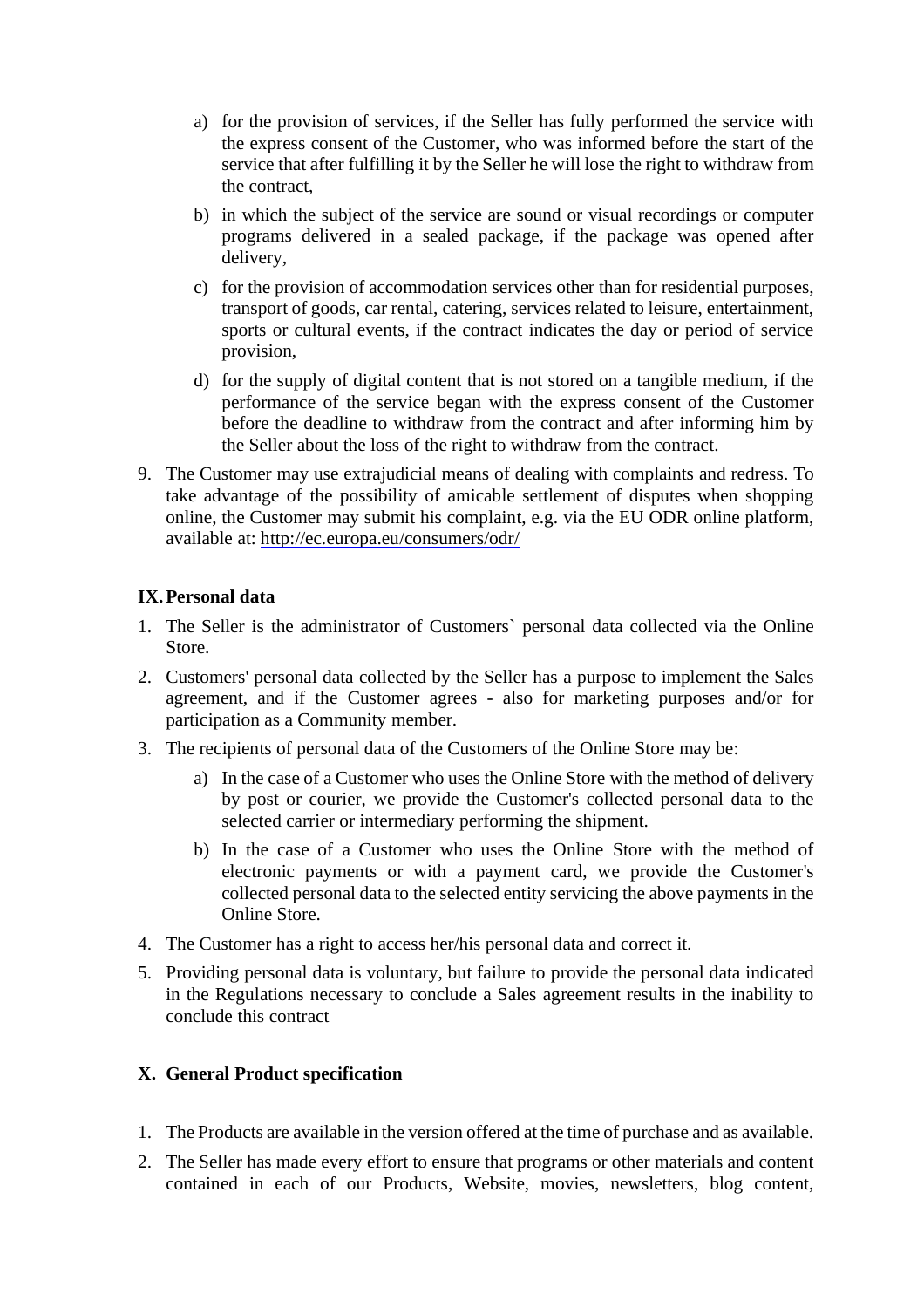programs, courses help the Customer in yoga practice however the Seller do not guarantee any specific results as it depends on the personal experience, dedication, physical predisposition and more other factors beyond Seller`s control. In other words by making the purchase, the Customer accept, agree and understand that she/he is fully responsible for progress and results from her/his participation in the Product.

- 3. Please also bear in mind that our Products do not contain any medical, or psychotherapeutic advice.
- 4. The Customer is responsible for estimating if her/his physical abilities make it safe for them to perform all and each of the asanas and other exercises.

### **XI. Intellectual property**

- 1. The Seller has the copyrights to all the materials placed on the Website, including the content contained in all the Product.
- 2. All these materials are made available only for the personal use of the Customer, which means it is strictly forbidden to duplicate, share or transfer any content of the Product, including any sharing via social networks. The offered Products may only be used for private, non-commercial use of the Customer.
- 3. In particular, nobody may modify, copy, reproduce, transmit, publish, transfer, rent, translate, sell, create derivative works, use or distribute in any way or any media (including email and other electronic means) of any Product content without Seller`s consent.

### **XII. Complaints**

- 1. Customer may submit a written complaint in matters relating to the Products provided by the Seller by sending an e-mail to the following address: yogawithkaro@gmail.com, in which he will provide at least the following information:
	- a) name and surname of the Customer, e-mail address to which the consideration of the complaint is to be sent, telephone number, and in the case of legal persons the name, address of the registered office and contact details of the person authorized to deal with matters related to the submitted complaint
	- b) a detailed indication of the Product to which the complaint relates
	- c) a description of the reported problem
	- d) a date on which the problem occurred
- 2. The lack of any of the above data entitles the Seller not to consider the complaint.
- 3. The Seller shall consider the complaint no later than within 14 days from the date of receipt of the notification, and if it was not possible, inform the applicant about a different date for considering the complaint. Failure to consider the complaint within the indicated period does not mean that it is recognized by the Seller.
- 4. The Seller shall immediately notify the Customer of the consideration of the complaint via the e-mail provided in the application.